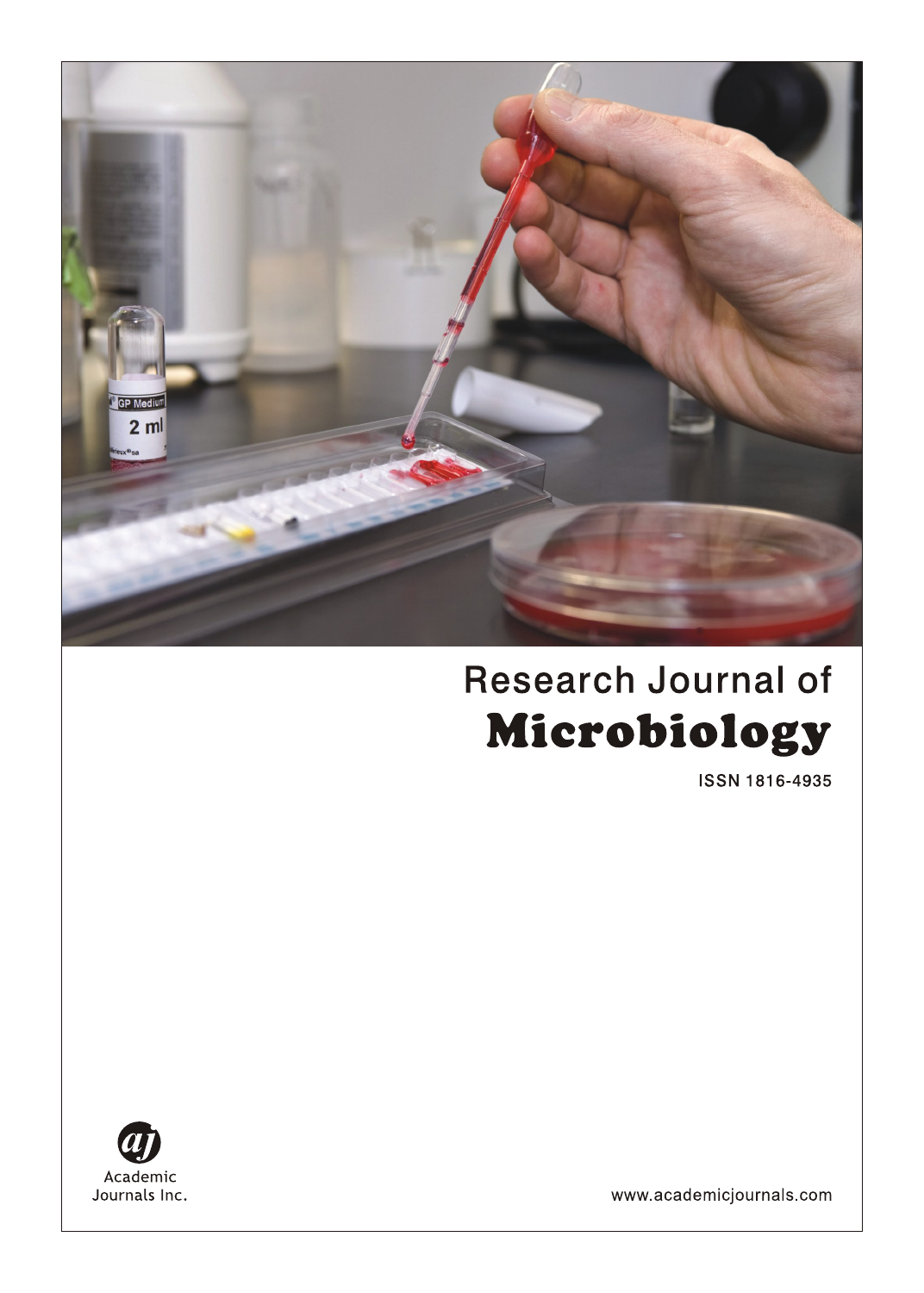#### **OPEN ACCESS Research Journal of Microbiology**

ISSN 1816-4935 DOI: 10.392[3/jm.2016.93.100](http://crossmark.crossref.org/dialog/?doi=10.3923/jm.2016.93.100&domain=pdf&date_stamp=2016-02-15)



## **Review Article Alternative Antibiotics Source from Symbiont of Lactid Acid Bacteria Inside Stomach of Honeybees (***Apis mellifera* **and** *Apis dorsata***) Against Multiresistant Antibiotics Pathogenic Bacteria**

Novra Arya Sandi and Siti Isrina Oktavia Salasia

Department of Clinical Pathology, Faculty of Veterinary Medicine, Gadjah Mada University, JI, Fauna 2, Karangmalang, Yogyakarta 55281, Indonesia

### Abstract

Honey is natural food that common used directly by the society. Forest honey produced by wild bees (Apis dorsata) while the other type of honey produced by Apis mellifera. Beekeeping A. mellifera with monoflora or multiflora nectar is generally carried out by various countries including Indonesia. Scientifically, honey containing bioactive compounds with antimicrobial properties but still uncertain which compounds that play a role in these activities. Reported bioactive compounds that have antibacterial activity of honey are inhibine and non-inhibine. Inhibine is forming enzyme and accumulation of hydrogen peroxide (H<sub>2</sub>O<sub>2</sub>) to dilute honey and nectar. The H<sub>2</sub>O<sub>2</sub> has also long been known as an effective antibacterial and major component of penicillin, especially notatin. The types of antibacterial compounds influenced by nectar-source plants with compounds including alkaloids, flavonoids and glycosides. Some researchers reported that beside phytochemicals, antibacterial activity due to presence of Lactic Acid Bacteria (LAB) that produce bioactive compounds with antibiotic-like activity. Some studies reported 3 LAB strains potential to produce bioactive compounds with activity resembles antibiotics, namely L. kunkeei Fhon2, L. kunkeei Lahm and L. kunkeei Yubipro with the greatest inhibition zones than other Lactobacillus. Honeybees are isolated from the stomach LAB capable of producing organic acids, free fatty acids, ethanol, benzoic acid, enzymes,  $H_2O_2$  and antimicrobial peptides. Different character of the bioactive compounds will jointly deliver results on inhibition zone and broad spectrum for various types of microbial pathogens. Microbial pathogens tested including Serratia marcescens, Klebsiella aerogenes, Escherichia coli, Pseudomonas aeruginosa, Staphylococcus aureus and methicilin resistant Staphylococcus aureus (MRSA).

Key words: Honey, symbiont of lactic acid bacteria, antibiotic source, pathogenic bacteria, multiresistant antibiotics

Received: November 14, 2015 **Accepted: December 29, 2015** Published: February 15, 2016

Citation: Novra Arya Sandi and Siti Isrina Oktavia Salasia, 2016. Alternative antibiotics source from symbiont of lactid acid bacteria inside stomach of honeybees (Apis mellifera and Apis dorsata) against multiresistant antibiotics pathogenic bacteria. Res. J. Microbiol., 11: 93-100.

Corresponding Author: Siti Isrina Oktavia Salasia, Department of Clinical Pathology, Faculty of Veterinary Medicine, Gadjah Mada University, JI, Fauna 2, Karangmalang, Yogyakarta 55281, Indonesia

Copyright: © 2016 Novra Arya Sandi and Siti Isrina Oktavia Salasia. This is an open access article distributed under the terms of the creative commons attribution License, which permits unrestricted use, distribution and reproduction in any medium, provided the original author and source are credited.

Competing Interest: The authors have declared that no competing interest exists.

Data Availability: All relevant data are within the paper and its supporting information files.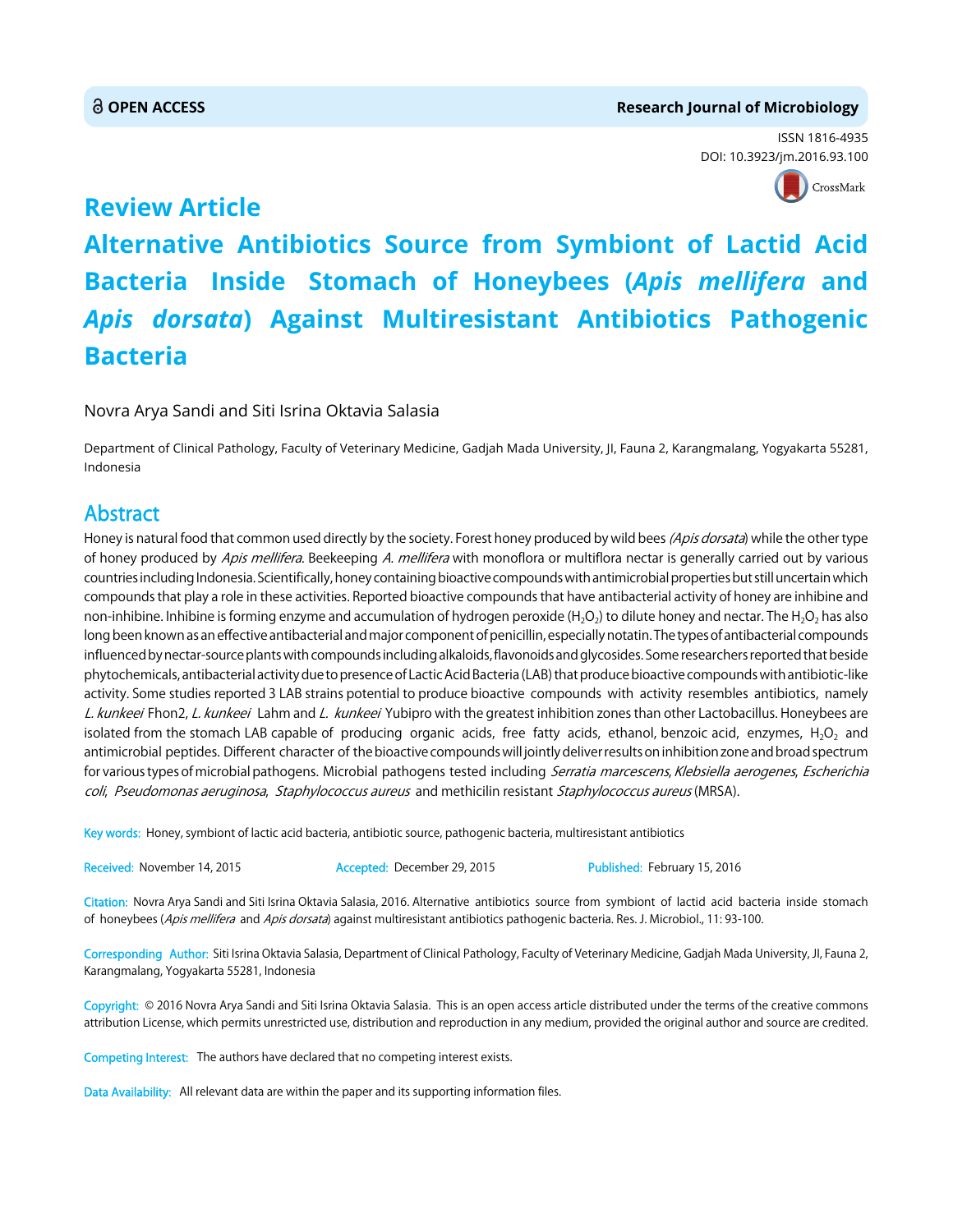#### INTRODUCTION

Phenomenon of bacterial resistance becomes increasingly common around the world and considered as one of the major causes of global health crisis (Blair et al., 2015). Ishii et al. (2015) noted that antibiotic-resistant bacterial mutants will continue to emerge despite the discovery of new antibiotics. Increasing awareness of potential problemsassociated antibiotics usage triggers research efforts to identify alternatives approaches.

Consequently, it is also has been recorded by Sandi et al. (2015) that scientific efforts and new strategies being studied to develop new compounds that can be used beyond conventional antibiotic therapies. Honey has been used since ancient times for treatment of some respiratory diseases and wounds of skin, therefore it could be used as one of potent sources of antibiotics. Forest honey is one type of forest products that can be used directly by communities around the forest or forest area. Forest honey produced by wild bees (Apis dorsata), the type of bee that is not commonly cultivated intensively. The wild honeybees generally live in Indonesia naturally in the forests of Sumatra, Kalimantan, Sulawesi, Java and Nusa Tenggara islands and produce honey that is high enough to potentially be used as a source of livelihood of forest communities. The development of the utilization of forest honey is considered capable of conserving Indonesia's forests management and it is performed traditionally and empirically that people use honey as food and drink, because it has the efficacy to treat a variety of diseases such as respiratory disorders, gastrointestinal infections and various other infections. Scientifically, honey proved to contain organic compounds that have antibacterial activities (Willix et al., 1992). Apart from containing antibacterial compounds, honey (including, wild honey) allegedly contains antioxidant compounds, as several studies have shown that honey cultivation contains vitamin C, organic acids, enzymes, phenolic acids, flavonoids and beta carotene are useful as antioxidants (Gheldof et al., 2002; Beretta et al., 2005; Parwata et al., 2010; Giorgi et al., 2011). On the other hand, it is known forest honey has antibacterial and antioxidant activity higher than the cultivated honey, because it was harvested from the forest that feed with multiflora nectars as food source for honeybees. Parwata et al. (2010) also confirmed that honey has the chemical composition of the compounds vary based on the nectar food resources. The difference in the selectivity of the inhibition of the five types of honey cultivation against some types of bacteria, so it needs to be done at the same comparison study antibacterial activity of honey cultivation and forest honey from Indonesia.

Antibacterial agents for treatment of infectious diseases caused by pathogenic bacteria are reported that have been resistant to various antibiotics, which requiring treatment with a new drug that has high potential. Assessment of the bioactive compounds are useful as antibacterial needs to be done in order to find antimicrobal compounds that could potentially inhibit or kill the pathogenic bacteria that are resistant to antibiotics. One of the alternatives that can be taken is to utilize bioactive compounds with bacteriostatic/bactericidal activity as contained in natural ingredients such as honey. This study expected can generally provide information to the community and in particular on research about the benefits of forest honey and cultivated honey which has been shown to have potential as an antibacterial. Such information would be useful to researchers for the development of natural products as an alternative source of antibiotics for treatment of infection by various pathogens.

The purpose of this study is to analyse some of the results from previous studies that have been performed physico-chemical analysis of forest honey that produced by Apis dorsata and cultivated honey produced by Apis mellifera. Forest honey was studied previously were originated from the province of Sumbawa and Sentarum Lake area in West Kalimantan, as well as Tesso Nilo, Riau province, Sumatra. The forest honey antibacterial activity has been tested against a variety of pathogenic bacteria that cause infections such as Staphylococcus aureus, Escherichia coli, Salmonella thypi and Pseudomonas aeruginosa. Other studies were also carried out by Olofsson et al. (2014a, b) in Sweden related to the discovery of symbiont responsible for the antibacterial properties from Lactic Acid Bacteria (LAB) which were isolated from the abdomen of honeybee Apis mellifera. This article is aimed to discuss and compare the results of previous studies related to antimicrobial activity contained in the honey and the honey bee's body against pathogenic bacteria infection and explain the possibility of its potential as an alternative source of antibiotics.

#### BODY OF THE REVIEW

Taxonomy of honeybee: Honeybees have long been known by the people of Indonesia, this state can be known by the various names of bees in different local languages, for example nyiruan (Sundanese), tawon (Javanese), labah (Minang) ans loba (Batak) (Apiari Scout Beekeeping Center, 2003).

In general, the classification of honeybees can be explained as follows: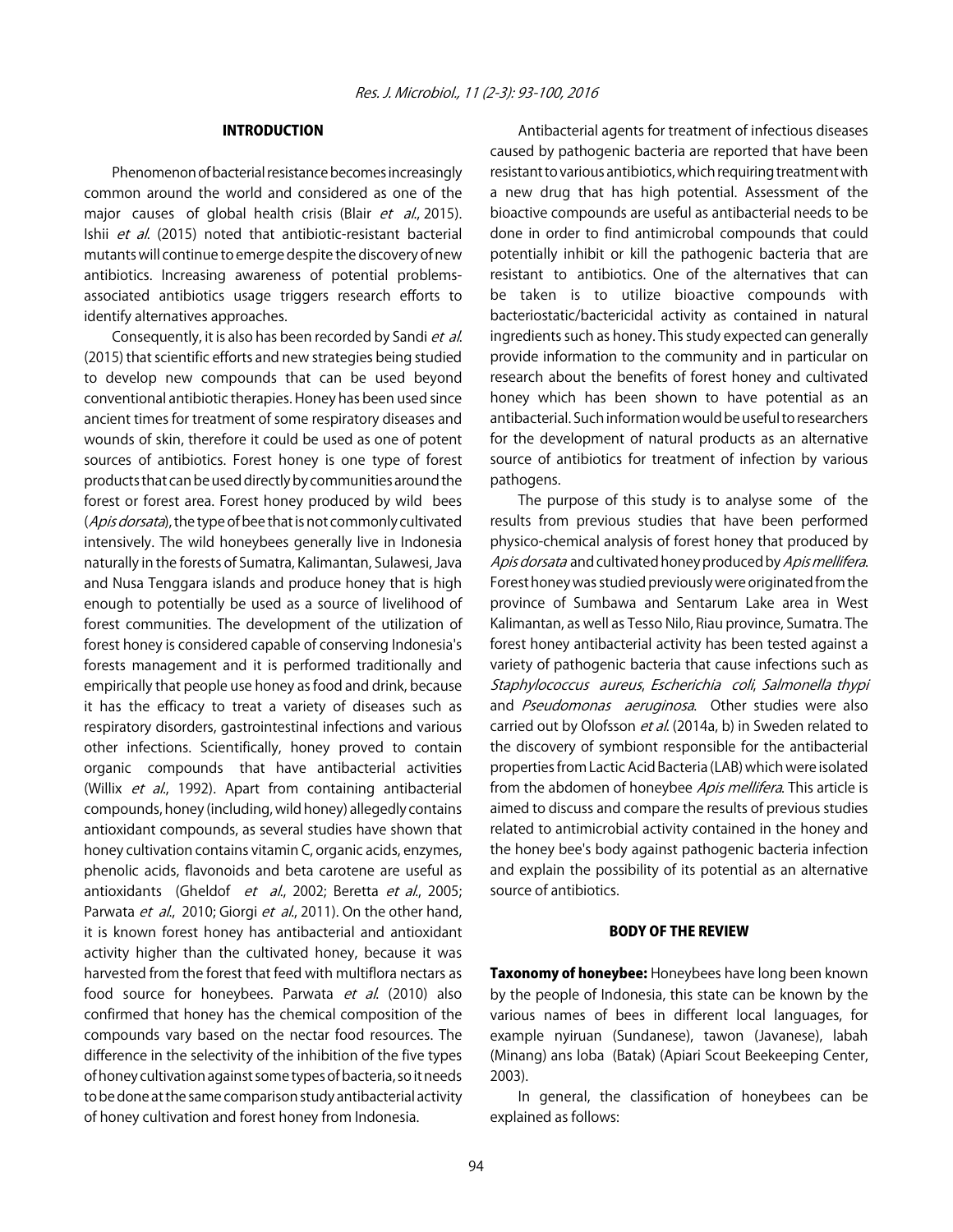| Kingdom: Animalia |                                                  |
|-------------------|--------------------------------------------------|
|                   | Phylum : Arthropods                              |
| Class             | : Insecta                                        |
| Order             | : Hymenoptera                                    |
| Family            | : Apidae                                         |
| Genus             | : Apis                                           |
| Species           | : Apis andreniformis, Apis cerana, Apis dorsata, |
|                   | Apis florae, Apis laboriosa, Apis mellifera      |

According to Hailm and Suharno (2001) honeybees consists of five types, namely Apis florae, Apis trigona, Apis cerana, Apis mellifera and Apis dorsata. However, not all honey bees can be cultivated (Apiari Scout Beekeeping Center, 2003). It has been known the average production of honey Indonesia is only about 2,828 t year<sup> $-1$ </sup> and most of the honey by beekeeping produced in the province of Central Java, East Java, Nusa Tenggara Timur, West Nusa Tenggara and Riau.

Phytochemical analysis and honey benefits: Phytochemical analysis can identify the compounds which are secondary metabolites that qualitatively indicated by the intensity of the color produced by phytochemical reagents (Rita, 2010). This analysis was conducted to identify bioactive compounds on forest honey that play the role in honey with potential as antibacterial and antioxidant. Based on results of phytochemicals test (Table 1), honey contains active compounds were positively identified saponins, alkaloids, phenolics, flavonoids, triterpenoids and glycosides. The function of each of bioactive compound among them such as alkaloid could be used to treat microbial infections, saponins can be used as an anti-fungal, anti-influenza and anti-inflammation of the throat (Harborne, 1996). The triterpenoids substance can be classified into four classes of compounds, namely: Triterpene, steroid, saponins and

| Table 1: Phytochemical analysis from 3 types of honey in Indonesia |  |  |
|--------------------------------------------------------------------|--|--|
|                                                                    |  |  |

|                                    | Result of biochemical compounds detection |                 |                 |  |  |  |
|------------------------------------|-------------------------------------------|-----------------|-----------------|--|--|--|
| Type of biochemical compounds KB 1 |                                           | SM <sub>1</sub> | SB <sub>1</sub> |  |  |  |
| Saponin                            | $^+$                                      | $^{+}$          | $^{+}$          |  |  |  |
| Alkaloid                           | $^{+}$                                    | $^{+}$          | $^{+}$          |  |  |  |
| Tannin                             |                                           |                 |                 |  |  |  |
| Phenolics                          | $^+$                                      | $^{+}$          |                 |  |  |  |
| Flavanoid                          | $^{+}$                                    | $^{+}$          |                 |  |  |  |
| Triterpenoid                       | $^{+}$                                    | $^{+}$          |                 |  |  |  |
| Steroid                            |                                           |                 |                 |  |  |  |
| Glycoside                          |                                           |                 |                 |  |  |  |

Description: (+) positive/contain bioactive compounds, (-) negative does not contain bioactive compounds, KB1: Honey from West Kalimantan, SM1: Honey from Riau province, Sumatra, SB1: Honey from Sumbawa, West Nusa Tenggara glycosides that have been efficaciously lowering blood cholesterol levels, also reported as an antibiotic and fungicidal but some are poisonous.

The large diameter of the inhibition zones formed from the results of the antibacterial assay allegedly affected by the presence of the bioactive compounds in honey including alkaloids, flavonoids, triterpenoids and phenolic glycosides (Table 1). The bioactive compounds play the role in term of the destruction from bacterial's cell wall resulting in lysis or inhibit of protein synthesis, or changes in the permeability of cytoplasmic membrane that lead to leakage of nutrients from within the cells. Therefore, it could lead to protein denaturation of cell's membrane and interrupting the cell metabolism by inhibiting the action of the its intracellular enzyme. According to Bogdanov (1997), the antibacterial activity of the honey comes from plant food sources. There have been reported that there is certain plant species contains complex mixture of alkaloid compounds which have classification based on nitrogen ring and alkaloid biosynthesis including true alkaloids, protoalkaloid and pseudoalkaloid. Alkaloids may play roles as an antibacterial and there are known about 5500 alkaloids that are scattered on different families of plants as a source of nectar honeybee (Harborne, 1996).

Antibacterial bioactive compounds in honey: Honey bioactive compounds that have antibacterial activity were clasified into inhibine and non-inhibine compounds. Inhibine was declared as forming enzyme and the accumulation of hydrogen peroxide  $(H_2O_2)$  in dilute honey and nectar (White *et al.*, 1963). The H<sub>2</sub>O<sub>2</sub> has long been known as an effective antibacterial and is the main component of some penicillin especially notatin (glucose oxidase). Various bacteria are very sensitive to inhibine and Gram-negative bacteria are more sensitive than Gram-positive bacteria (Willix et al., 1992). However, inhibine is very sensitive to heat and its presence in honey is determined by the type, age, condition and processing of honey. Non-inhibine compounds are bioactive compounds that have the potential of honey as an antibacterial. The types of antibacterial compounds belonging to the compound group include alkaloids, flavonoids, glycosides and other compounds (Table 1). The content of bioactive compounds each type of honey are different between one with another, this difference is influenced by the source of nectar for honeybees (Bogdanov, 1997). The honeybees feed on nectar differences may affect differences in the characteristics of honey such as color, flavor and aroma as well as the antibacterial activity of honey. Differences inhibition of honey to some of tested pathogenic bacteria was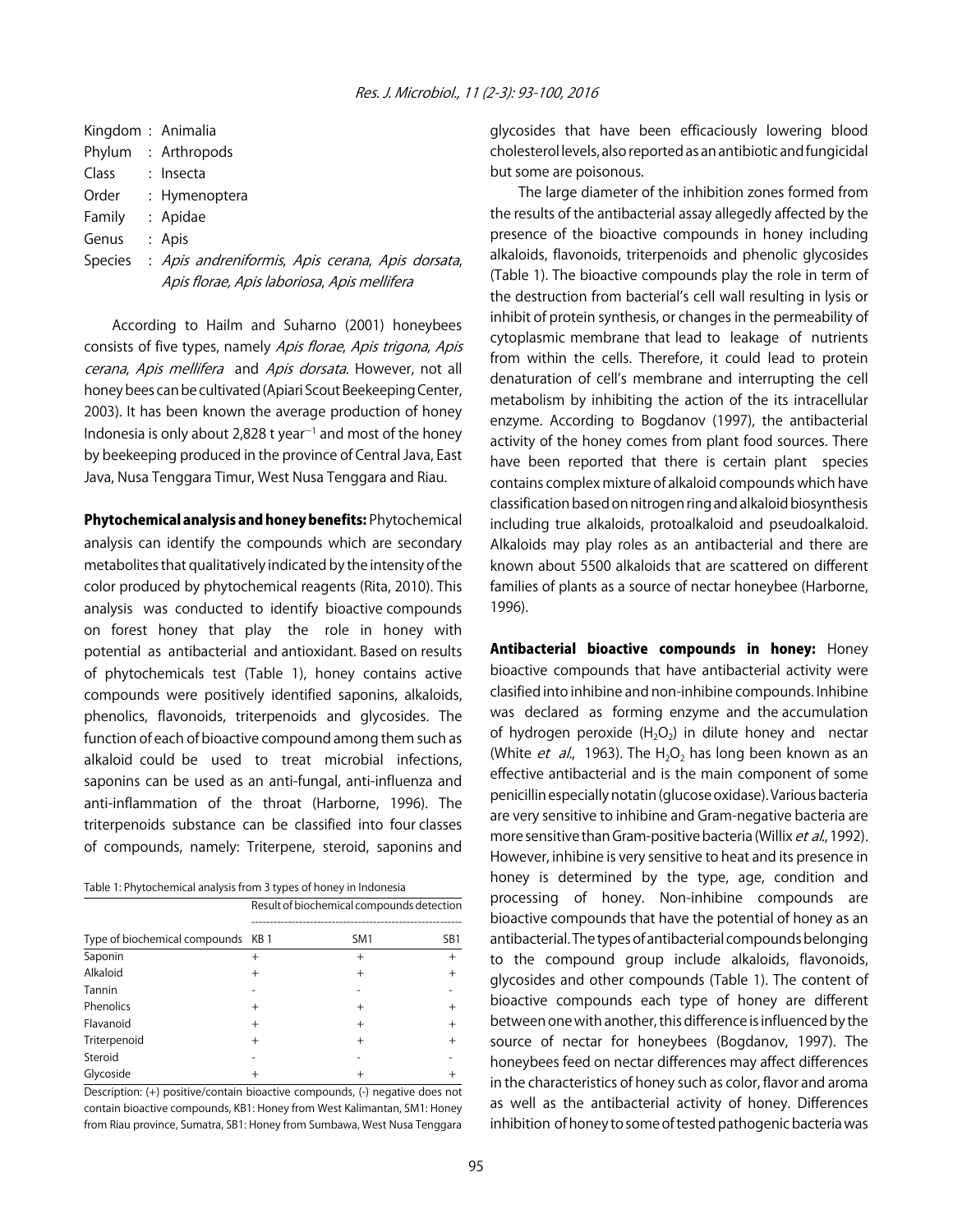thought to be influenced by differences in the levels and types from one group of bioactive compounds, so that testing on different species of bacteria can produce different inhibition that characterized by differences in the diameter of inhibition zone.

Previous comparative study about antibacterial activity assays from three types of forest honey and other types of cultivated honey against *S. thypi* and *E. coli* indicates that all three types of wild honey has better antibacterial activity rather than cultivated honey. Honey that commonly used is honey obtained from the cultivation of honeybee species A. mellifera that feed with one type of nectar (monoflora) and several types of nectar (multiflora). Previous research that forest honey from Sumbawa, West Nusa Tenggara (SB1) have the highest antibacterial activity against E. coli and S. thypi compared with other types of honey, with the largest diameter of inhibition zone are 32.5 and 27.5 mm, respectively. While forest honey obtained from Kalimantan Barat (KB1) have the highest antibacterial activity against S. thypi compared with other types of cultivated honey with diameter of zone of inhibition is 12.8 mm. Results from zones of inhibition of forest honey from Sumatra (SM1) are known to have the highest antibacterial activity against E. coli and equivalent to the honey from rubber tree which has the highest antibacterial activity against E. coli among the types of other cultivated honey and were classified as very strong with the diameter of the inhibition zone is 25 mm.

#### General guidance for treatment of bacterial pathogens

infections: Antibiotics were commonly used for treatment of infections caused by pathogenic bacteria with different types and different spectrum. In general, according to Mills et al. (1987) is based on the discovery of the pathogen causing the infection, then antibiotic usage can be divided into two, namely empiric therapy and definitive therapy. Empirical therapy in many cases of infection from microorganisms that cause the infection can not be known or ascertained at the time of firstly antibiotic used for therapy. Selection of antibiotics are given based on estimates possibility of infecting organism, based on decent experience or epidemiological patterns of local bacteria. Selection of antibiotic is also very influential in the treatment of infections due to bacterial pathogens and in determining the choice of antibiotic have to be used based on certain principles that can reduce the severity of the infectious diseases. Grahame-Smith and Aronson (1992) explained the negative impact of irrational use of antibiotics might lead to occurrence of microbial resistance, emerging of resistant strains microorganisms and increasingly in side effects and toxicity of antibiotics. These things can

high costs due to excessive use of antibiotics in some cases that actually do not requires antibiotics. Therefore, these might lead to the failure of expected optimal clinical benefits in the prevention and treatment of infectious diseases. Rakholiya *et al.* (2015) explained that prolonged usage of antibiotic with broad-spectrum effect has led into the emergence of microbial resistance and this has been a major concern which causes high economic loss globally. O'Neill (2014) explained that bacterial resistance is a phenomenon that is very detrimental in terms of health through increased mortality and morbidity and economic loss is predicted to reach \$ 100 trillion if continued until 2050. Recently have been reported that there are at least three main species of bacteria that multi-drugs resistance are globally concerned including, Klebsiella pneumoniae (Akter et al., 2014), E. coli and S. aureus (MRSA) (O'Neill, 2014) and also MRSA originated from humans, dairy cows and goats (Widianingrum et al., 2016). Tawfick and Gad (2014) suggested that microbial resistance phenomenon has made many researcher eargerly to search in various ways that cost effective for the treatment of infectious diseases. One way to overcome this obstacle is being intensively improved through variety of research to find alternative antibiotics from natural substances that have potential as an alternative source of antibiotics.

occur directly because of the influence of antibiotics concerned or due to the condition of superinfection and

#### **DISCUSSION**

Previous study was reported results (Fig. 1) which shows that forest honey KB1 was clasified as weak antibacterial activity at concentrations of 25% and a moderate at concentration of 50% against Pseudomonas aeruginosa. Both forest honey SB1 and SM1 at concentration of 25% has an antibacterial activity against *E. coli* with moderate classification and concentration of 50% were classified as strong antibacterial. The activities of all types of honey were classified as weak antibacterial against S. aureus at both concentration of 25 and 50% but at concentration of 100% were classified as moderate. The highest antibacterial activity of tested three types of forest honey was SB1 with the classification of a very strong antibacterial properties against S. thypi and E. coli. In general, the test results showed that Gram-negative bacteria (P. aeruginosa, E. coli and S. thypi) are more susceptible to bioactive compounds that plays a role as antibacterial from honey rather than Gram-positive bacteria (S. aureus). This is assumed base on the composition of honey which is composed largely of compounds that are polar, such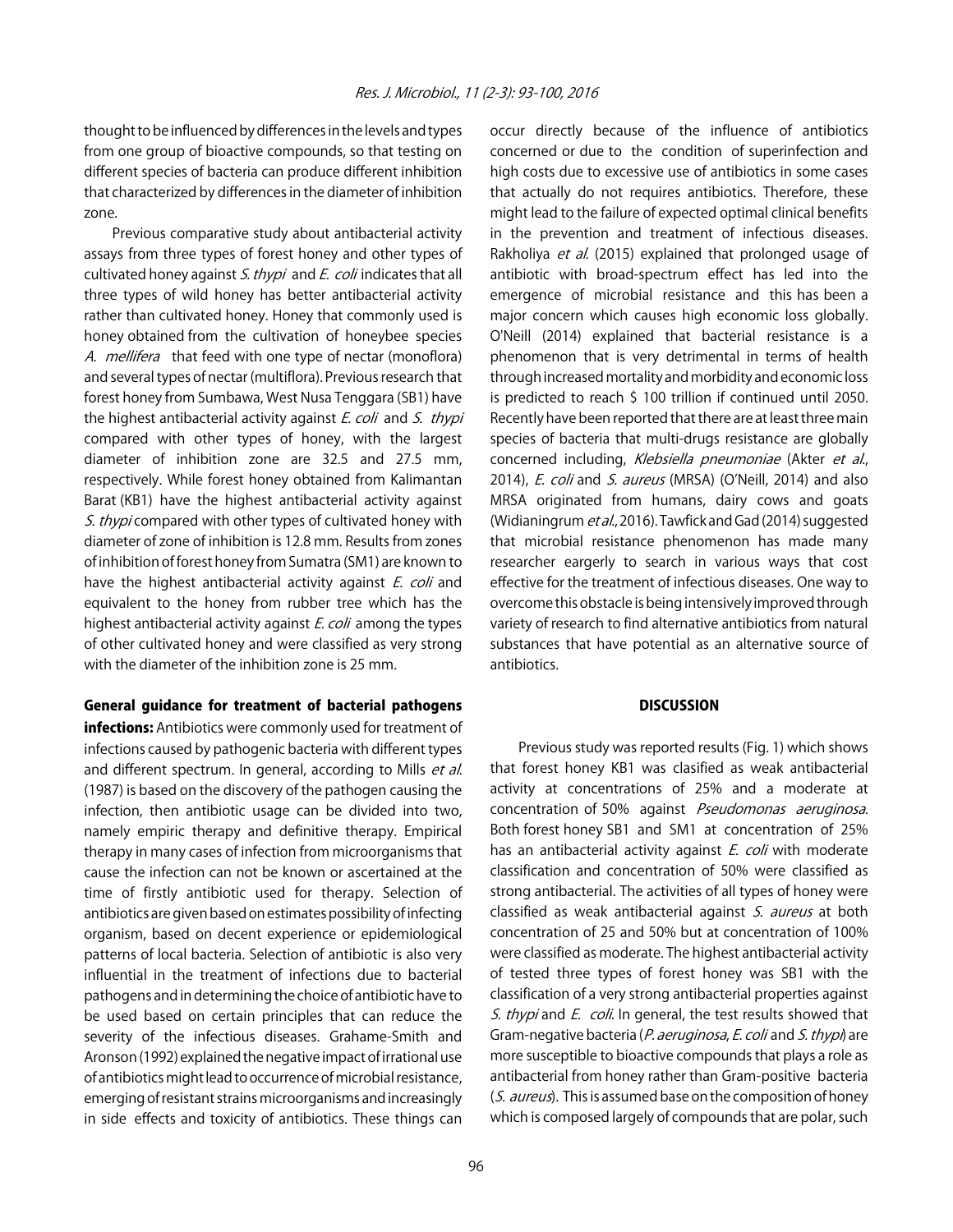Res. J. Microbiol., 11 (2-3): 93-100, 2016



Fig. 1: Graph comparing inhibition zone diameter (mm) antibacterial assay of 3 types of forest honey from Indonesia, KB1: Honey from West Kalimantan, SM1: Honey from Sumatra island, SB1: Honey from Sumbawa (West Nusa Tenggara). PS: Pseudomonas aeruginosa, SAL: Salmonella thypi, EC: Escherichia coli, SA: Staphylococcus aureus

as monosaccharide sugars (fructose and glucose), organic acids, phenolic acids, vitamin C, flavonoids and other polar compounds. The simply explanation that the Gram-negative bacteria have hydrophilic group that relatively easier to bind with polar bioactive compounds, whereas the Gram-positive bacteria have the hydrophobic group that relatively easier to bind with non-polar bioactive compounds. Those stucture and conformation make the antibacterial activity pure honey is more effective against the types of Gram-negative bacteria rather than Gram-positive. It is also supported by research conducted by Rio et al. (2012) that the Gram-negative bacteria are more sensitive to honey's antibacterial compounds compared with Gram-positive. The antibacterial activity can only give an effect when the honey is not heated, because the honey will lose antibacterial properties when heated (Olofsson et al., 2014a).

Erguder et al. (2008) stated that one of the factors that influence the antibacterial activity in honey include the high sugar content of honey and honey high acidity level. Sugar content in honey amounted 81-85% consisting of a mixture of glucose and fructose and acidity in honey, which can affect the osmotic pressure contained in honey (French et al., 2005). A strong interaction between the molecules of sugar and water lead to very limited availability of free water for microorganisms. The free water is called the Water Activity (WA), namely the amount of free water that can be used by the bacteria to grow (Fennema, 1985).

Antibiotics are very commonly used, especially in the treatment of related infections but reality shows that the problem of infectious diseases still continues. This happens as a result of bacterial resistance to antibiotics, so the traditional drug development efforts are needed to support the promotion of public health. Various studies have been conducted to identify the components in medicinal plants which are useful as an effective antibiotic. Traditional medicine around the world who use herbs can be used as an important source of information to find alternative antibiotics (Samy and Gopalakrishnakone, 2010). Gur et al. (2006) explained the benefit from using of components from antibacterial bioactive compounds derived from natural ingredients including medicinal plants expected with less side effects and well-tolerance by patients, economically low cost and also can be used in the long term and can be renewed in nature.

Previous results of researches were using natural ingredients such as honey reported that the antibacterial activity of honey is considered as the effect of the content from various phytochemical which is closely related to the nectar. Nectar that obtained from plants taken by honeybees are known vary and depend on plants that grow in the area of residence of the honeybee. Different results were reported by Olofsson et al. (2014a) that there are causes other than phytochemical content, the cause is a Lactic Acid Bacteria (LAB) which produce bioactive compounds that resembles antibiotic activities. The LAB are found around less than one decade ago by Olofsson and Vasquez (2008) on the microbiota from symbiosis that found in the stomach of honeybees and it had never been explained before. Microbiota were found to consist about 40 strains of Lactic Acid Bacteria (LAB) which taxonomically are *Lactobacillus* ssp. (9) and Bifidobacterium ssp. (4) (Olofsson et al., 2014b). The LAB is a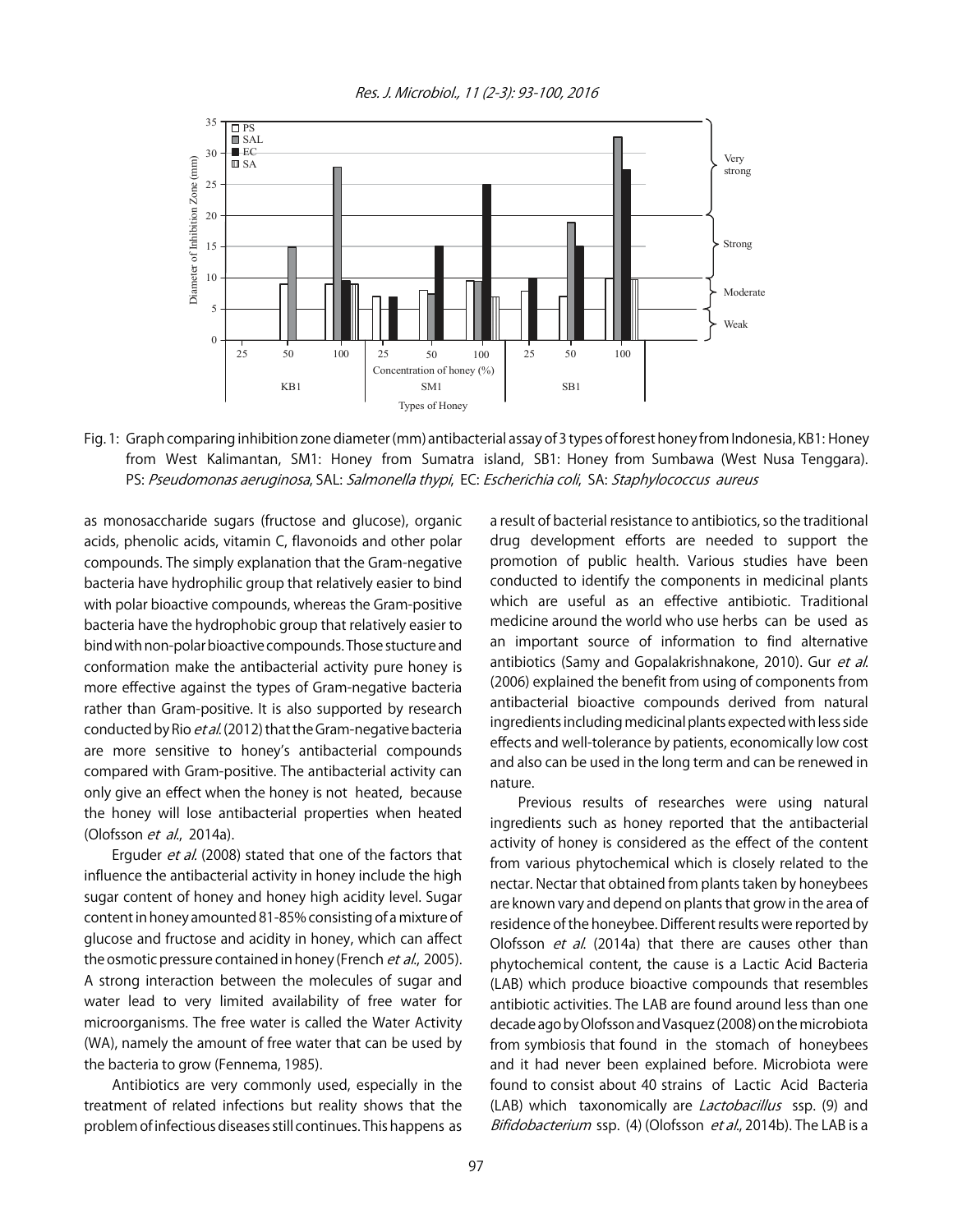#### Res. J. Microbiol., 11 (2-3): 93-100, 2016

|                             |                                         |                         |                         | בווטבוניכנט טו וווווואוטו בטווכ |       |                                   |    |                                                 |    |                       |    |                                     |                                                              |
|-----------------------------|-----------------------------------------|-------------------------|-------------------------|---------------------------------|-------|-----------------------------------|----|-------------------------------------------------|----|-----------------------|----|-------------------------------------|--------------------------------------------------------------|
| Honeybee species            | LAB strain                              |                         |                         | Serratia marcescens<br>NJ19C 5c |       | Klebsiella aerogenes<br>Clmp R    |    | S. aureus<br>74022 R.R                          |    | P. aeruginosa<br>LE08 |    | <b>MRSA</b> clinical<br>Isolate 18  | E. coli<br>V517                                              |
| Apis mellifera              | L. kunkeei Fhon2                        |                         |                         | $42*$                           |       | $24*$                             |    | $31*$                                           |    | $30^{\circ}$          |    | 33                                  | $40^{\circ}$                                                 |
|                             | L. apinorum Fhon13<br>L. kimbladii Hma2 |                         |                         | $8*$<br>9*                      |       | $10^{#}$<br>9#                    |    | $20*$                                           |    | 0                     |    | 18                                  | $12^*$                                                       |
|                             |                                         |                         |                         |                                 |       |                                   |    |                                                 |    | 10                    |    | ٩°                                  |                                                              |
|                             |                                         | L. melliventris Hma8    |                         | $18*$<br>$11*$<br>$7*$<br>$39*$ |       | 9#<br>$10^{\circ}$<br>70<br>$26*$ |    | $19*$<br>$13^*$<br>$16^{\circ}$<br>$22^{\circ}$ |    | $29^\circ$            |    | 16<br>$6^{\circ}$<br>$12*$<br>$32*$ | $12^{\circ}$<br>$12^{\circ}$<br>$10^{\circ}$<br>$30^{\circ}$ |
|                             |                                         |                         | L. Helsingbogensis Bma5 |                                 |       |                                   |    |                                                 |    |                       |    |                                     |                                                              |
|                             |                                         | L. kullabergensis Biut2 |                         |                                 |       |                                   |    |                                                 |    |                       |    |                                     |                                                              |
|                             |                                         | L. apis Hma11           |                         |                                 |       |                                   |    |                                                 |    |                       |    |                                     |                                                              |
|                             |                                         | L. mellifer Bin4        |                         |                                 |       |                                   |    |                                                 |    |                       |    |                                     |                                                              |
|                             | L. mellis Hon2                          |                         |                         | 0                               |       |                                   |    |                                                 |    |                       |    |                                     |                                                              |
| Apis laboriosa              |                                         | L. kunkeei Lahm 1-13    |                         | 45*                             |       | $30*$                             |    | $20^{\circ}$                                    |    | $27^{\circ}$          |    | 30                                  | $46^{\circ}$                                                 |
| Apis andreniformis          | L. kunkeei Yubipro 16                   |                         |                         | $45*$                           |       | $32*$                             |    | $34^\circ$                                      |    | $30^{\circ}$          |    | 30                                  | $46^{\circ}$                                                 |
| Antibiotics used            |                                         |                         |                         | Сx                              | u     |                                   |    |                                                 | Cn |                       | Cn | $\vee$                              | A                                                            |
| Standard of diameter (mm) 9 |                                         | 19                      | 29                      | 28                              | $19*$ | 29                                | 19 | 29*                                             | 19 | 31                    | 21 | 23                                  | 19                                                           |

Table 2: In vitro assay for antibacterial activity of Lactic Acid Bacteria (LAB) from honeybees against a variety of pathogenic bacteria, Olofsson et al. (2014a) Diameter of inhibition zone

MRSA: Methicillin-resistant Staphylococcus aureus, Antibiotics that were used, V: Vancomycin, 30 µg, F: Fusidic acid, 10 µg, Cx: Cefuroxime sodium, 30 µg, Cl: Chloramphenicol, 30 µg, Cn: Gentamycin, 10 µg, A: Ampicillin, 10 µg, C: Ciprofloxacin, 5 µg, \*Clear edge (sharp) of inhibition zone (mm), °Unclear edge (blurred) of inhibition zone (mm), # Presence of bacterial growth sporadically within inhibition zone, \*Clear edge of inhi

group of bacteria that are functionalist has the ability to produce lactic acid during their fermentative metabolism. In general, certain species are included in the LAB can produce bioactive compounds such as organic acids, free fatty acids, ethanol, benzoic acid, enzyme, hydrogen peroxide  $(H_2O_2)$  and antimicrobial peptides. Different characters of bioactive compounds produced will jointly provide the results of inhibition zone and a broad spectrum of various types of microbial pathogens (De Vuyst and Leroy, 2007; Klaenhammer et al., 2002). The results in Table 2 shows the inhibition zones varying for 13 LAB studied as microbiota which produce bioactive compounds with antibiotic activities. Lactobacillus that considered have potential for producing antimicrobial peptides are L. kunkeei Fhon2, L. Kunkeei Lahm and L. kunkeei Yubipro that considered to have the largest inhibition zones than other *Lactobacillus* species. Microbial pathogens used in these studies by Estevinho et al. (2008) and Olofsson et al. (2014a) including Serratia marcescens NJ19C 5C, Klebsiella aerogenes Clmp R, RR 74 022 S. aureus, P. aeruginosa LE08, MRSA, E. coli V517.

For many decades researches have been struggling to develop new broad-spectrum antibiotics for the treatment of various infectious diseases that caused by pathogens (Rakholiya et al., 2015). Researchers are currently being earnestly seeking new putative natural antimicrobial from locations that are ecologically unspoiled as a weapon against pathogenic microorganisms that cause infections (Udwary et al., 2011; Donia et al., 2011).

It had been known there is a symbiont inside an ecological sites and has been formed to protect the host through the mechanism for the production of bioactive compounds (Demain, 1998; Crawford and Clardy, 2011). Olofsson et al. (2014a) reported that there are some

metabolites in honey such as 3-hydroxy fatty acids (3-OH FAS) and extracellular protein which produced in large quantities in conjunction with several proteins that considered to play a role as antibacterial. Proteins produced by LAB caused by other bacteria that threaten their existence, so they produce bioactive compounds to protect and defend themselves from other bacterial. The hypothesis described by Olofsson et al. (2014a) illustrates that antibacterial activity possessed by LAB is through the production of bioactive metabolites that protects them from bacterial that colonized in plants and cause plant disorders, one of them is *Pseudomonas* spp. found in many plants flower. According to Mundo et al. (2004) conducted a study regarding antibacterial activity of honey is known to inhibit the growth of *Bacillus cereus, E. coli* 0157: H7, Listeria monocytogenes, Salmonella enterica, Serovar typhimurium and S. aureus as well as Community-Acquired MRSA (CA-MRSA) that was reported by Maeda et al. (2008). These capabilities are known due to the high concentration of sugar (reducing water activity), the presence of  $H_2O_2$  and protein components. However, there may still be bioactive compounds that have not been identified which have antibacterial activities, therefore there is necessary studies and further researches in order to prove and elaborate this theory. Kumbhare et al. (2014) explained that the use of antibiotics from natural materials which potent from pharmalogical aspects with the residues that are not harmful to human and animal health, as well as from economic value in terms of easier to obtain and have lower cost production.

#### **CONCLUSION**

Honey (forests and cultivated) has potential as an alternative source of antibiotics for the treatment of infection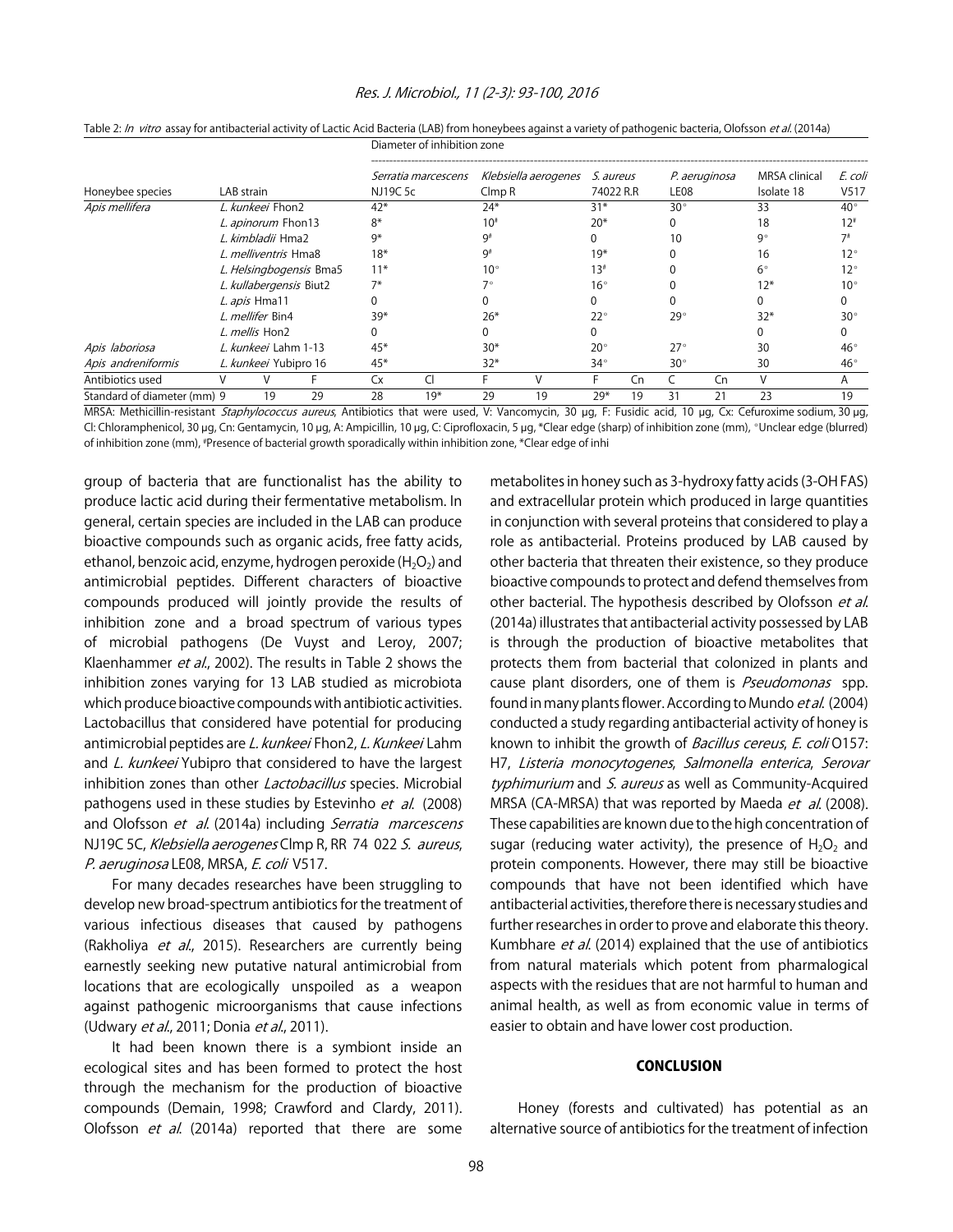by pathogenic bacteria. The potential is based on scientific facts and results from various studies on honey which states that phytochemicals with antibacterial activity and the presence of LAB that produce bioactive compounds with antibiotic activities. While there are have been reported three strains of LAB known potential to produce bioactive compounds with activity resembles antibiotics, namely L. kunkeei Fhon2, L. kunkeei Lahm, L. kunkeei Yubipro isolated from the abdomen of honeybees. The LAB is capable of producing organic acids, free fatty acids, ethanol, benzoic acid, enzymes,  $H_2O_2$  and antimicrobial peptides. Various microbial pathogens tested on Gram-positive and negative illustrate broad-spectrum antibacterial against various microbial pathogens such as Serratia marcescens, Klebsiella aerogenes, E. coli, P. aeruginosa, S. aureus and MRSA.

#### **REFERENCES**

- Akter, J., M.A. Chowdhury and M. Al Forkan, 2014. Study on prevalence and antibiotic resistance pattern of Klebsiella isolated from clinical samples in South East region of Bangladesh. Am. J. Drug Discov. Dev., 4: 73-79.
- Apiari Scout Beekeeping Center, 2003. Pusat Perlebahan Apiari Pramuka Lebah Madu: Cara Beternak dan Pemanfaatan. Penebar Swadaya, Depok.
- Beretta, G., P. Granata, M. Ferrero, M. Orioli and R.M. Facino, 2005. Standardization of antioxidant properties of honey by a combination of spectrophotometric/fluorimetric assays and chemometrics. Analytica Chimica Acta, 533: 185-191.
- Blair, J.M.A., M.A. Webber, A.J. Baylay, D.O. Ogbolu and L.J.V. Piddock, 2015. Molecular mechanisms of antibiotic resistance. Nat. Rev. Microbiol., 13: 42-51.
- Bogdanov, S., 1997. Nature and origin of the antibacterial substances in honey. LWT-Food Sci. Technol., 30: 748-753.
- Crawford, J.M. and J. Clardy, 2011. Bacterial symbionts and natural products. Chem. Commun., 47: 7559-7566.
- De Vuyst, L. and F. Leroy, 2007. Bacteriocins from lactic acid bacteria: production, purification and food applications. J. Mol. Microbiol. Biotechnol., 13: 194-199.
- Demain, A.L., 1998. Induction of microbial secondary metabolism. Int. Microbiol., 1: 259-264.
- Donia, M.S., W.F. Fricke, F. Partensky, J. Cox and S.I. Elshahawi et al., 2011. Complex microbiome underlying secondary and primary metabolism in the tunicate-Prochloron symbiosis. Proc. Natl. Acad. Sci. USA., 108: E1423-E1432.
- Erguder, B.I., S.S. Kilicoglu, M. Namuslu, B. Kilicoglu, E. Devrim, K. Kismet and I. Durak, 2008. Honey prevents hepatic damage induced by obstruction of the common bile duct. World. J. Gastroenterol., 14: 3729-3732.
- Estevinho, L., A.P. Pereira, L. Moreira, L.G. Dias and E. Pereira, 2008. Antioxidant and antimicrobial effects of phenolic compounds extracts of Northeast Portugal honey. Food Chem. Toxicol., 46: 3774-3779.
- Fennema, O.R., 1985. Food Chemistry. 2nd Edn., Marcell Dekker Inc., New York, USA., ISBN-13: 9780824774493, Pages: 991.
- French, V.M., R.A. Cooper and P.C. Molan, 2005. The antibacterial activity of honey against coagulase-negative Staphylococci. J. Antimicrob. Chemother., 56: 228-231.
- Gheldof, N., X.H. Wang and N.J. Engeseth, 2002. Identification and quantification of antioxidant components of honeys from various floral sources. J. Agric. Food Chem., 50: 5870-5877.
- Giorgi, A., M. Madeo, J. Baumgartner and G.C. Lozzia, 2011. The relationships between phenolic content, pollen diversity, physicochemical information and radical scavenging activity in honey. Molecules, 16: 336-347.
- Grahame-Smith, D.G. and J.K. Aronson, 1992. Oxford Textbook of Clinical Pharmacology and Drug Therapy. 2nd Edn., Oxford University Press, Oxford, UK, ISBN-13: 9780192616753, Pages: 756.
- Gur, S., D. Turgut-Balik and N. Gur, 2006. Antimicrobial activities and some fatty acids of turmeric, ginger root and linseed used in treatment of infectious diseases. World J. Agric. Sci., 2: 439-442.
- Hailm, N.A. and M. Suharno, 2001. Teknik Mencangkok Royal Jelly, Lebah Madu Apis mellifera Ligustica dan Prospek bisnis. Kanisius Publisher, Yogyakarta.
- Harborne, J., 1996. Metode Fitokimia: Penuntun Cara Modern Menganalisis Tumbuhan. (Translator: Padmawinata, K. and I. Soediro). 2nd Edn., Bandung Institute of Technology, Bandung.
- Ishii, K., F. Tabuchi, M. Matsuo, K. Tatsuno and T. Sato et al., 2015. Phenotypic and genomic comparisons of highly vancomycin-resistant Staphylococcus aureus strains developed from multiple clinical MRSA strains by in vitro mutagenesis. Sci. Rep., Vol. 5. 10.1038/srep17092
- Klaenhammer, T., E. Altermann, F. Arigoni, A. Bolotin and F. Breidt et al., 2002. Discovering lactic acid bacteria by genomics. Antonie van Leeuwenhoek, 82: 29-58.
- Kumbhare, M.R., T. Sivakumar, T. Lakhote and P.G. Morankar, 2014. An evaluation of membrane stabilizing activity and antimicrobial activity of stem bark of Moringa oleifera (Moringaceae) against selected microbes. Am. J. Drug Discov. Dev., 4: 41-49.
- Maeda, Y., A. Loughrey, J.A.P. Earle, B.C. Millar and J.R. Rao et al., 2008. Antibacterial activity of honey against Community-Associated Methicillin-Resistant Staphylococcus aureus (CA-MRSA). Complement. Ther. Clin. Pract., 14: 77-82.
- Mills, J., S.L. Barriere and E. Jawetz, 1987. Vaccines, Immune Globulins and other Complex Biologic Products. In: Basic and Clinical Pharmacology, Katzung, B.G. (Ed.). 3rd Edn., Appleton and Lange, Norwalk, pp: 590-601.